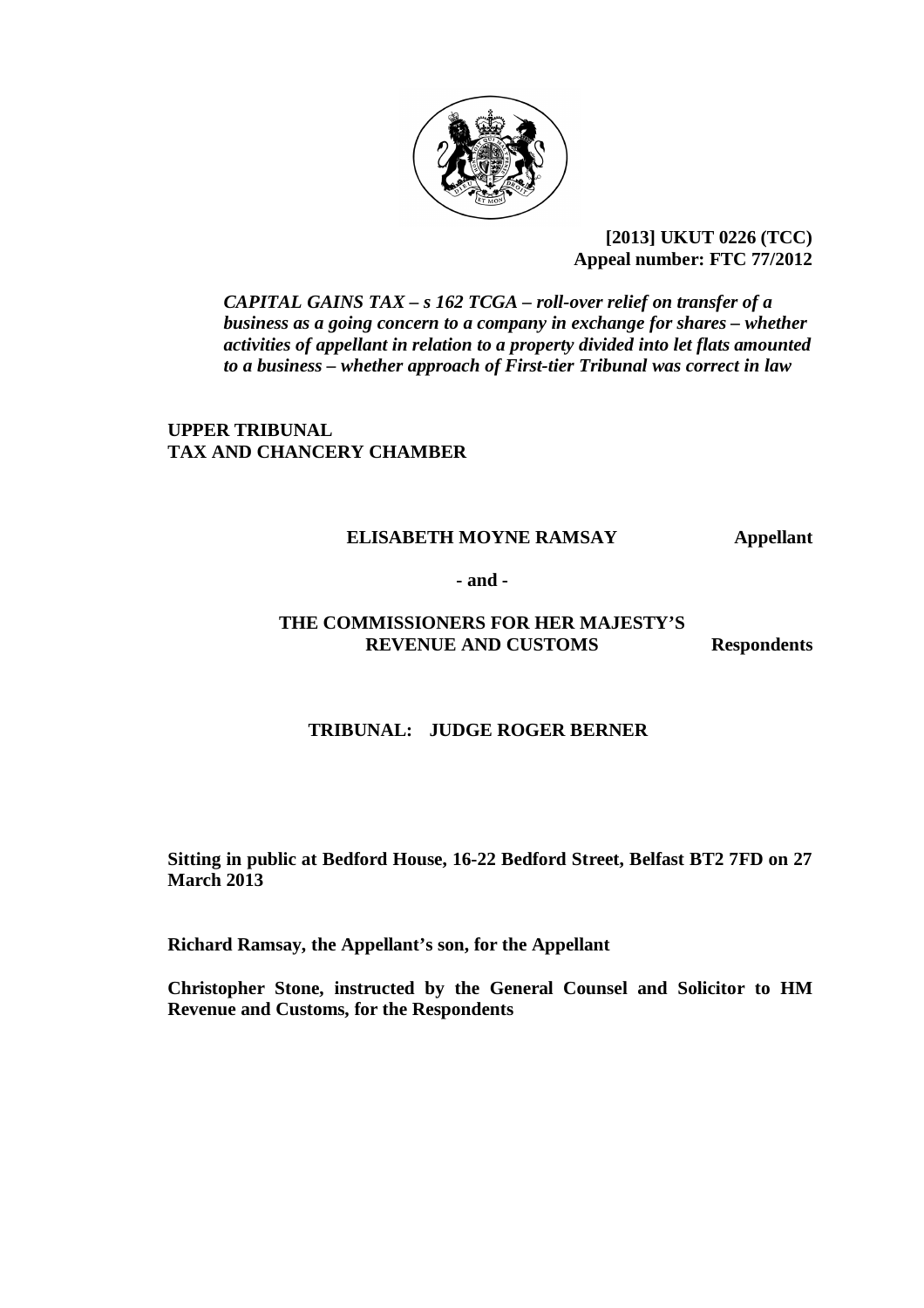# **© CROWN COPYRIGHT 2013**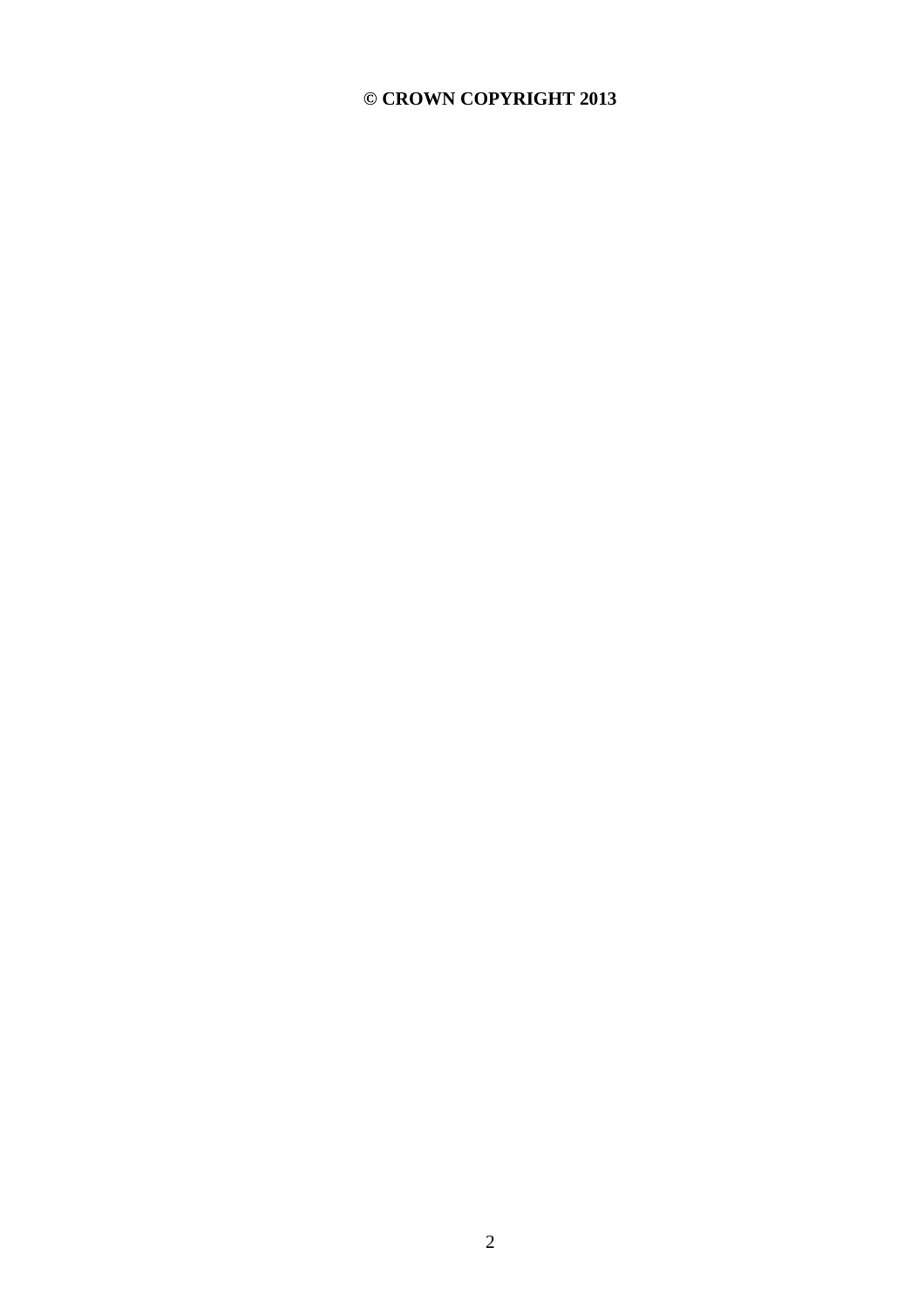#### DECISION

1. The Appellant, Mrs Ramsay, appeals, with the permission of this Tribunal, 5 against the decision of the First-tier Tribunal ("the FTT") (Judge Huddlestone and Mr Hennessey) released on 25 January 2012.

2. The issue before the FTT was whether Mrs Ramsay had, on 16 September 2004, transferred to a company, TPQ Developments Limited ("TPQ"), a business as a going concern in exchange for shares issued by TPQ, so as to qualify for roll-over relief in 10 accordance with s 162 of the Taxation of Chargeable Gains Act 1992 ("TCGA").

3. The FTT decided that what Mrs Ramsay transferred to TPQ was not a "business" within the meaning of s 162, and that accordingly the transfer did not qualify for relief. It is from that decision that Mrs Ramsay now appeals.

#### **The issue**

15 4. Although there are a number of conditions to be satisfied in order that s 162 TCGA can apply, the only issue is whether Mrs Ramsay was, at the date of the transfer to TPQ, carrying on in respect of what was transferred a business as a going concern. Indeed, there was no particular issue as to the going concern element of this requirement. The question is: was what was transferred to TPQ a business?

#### 20 **The law**

5. The conditions for the obtaining of roll-over relief in these circumstances are set out in s 162(1) TCGA which provides:

This section shall apply for the purposes of this Act where a person who is not a company transfers to a company a business as a going 25 concern, together with the whole assets of the business, or together with the whole of those assets other than cash, and the business is so transferred wholly or partly in exchange for shares issued by the company to the person transferring the business …

6. The relief is applied by reducing the chargeable gain that would otherwise arise 30 on the disposal of relevant assets. The amount of the reduction depends on whether the whole consideration, or only part of the consideration, for the transfer of the business is provided in the form of shares. Where, as in this case, the consideration is wholly in the form of shares, the relief given is generally the full amount of the chargeable gain. The corollary, and the reason this is a roll-over relief, is that the base 35 cost of the shares is reduced by a corresponding amount, so that the gain will be brought into charge on a relevant disposal of the shares.

7. If the relief does not apply, the gain on the disposal of the relevant assets to the company is chargeable. HMRC raised an assessment in this respect on Mrs Ramsay for the tax year 2004/05 in the sum of £19,538.77.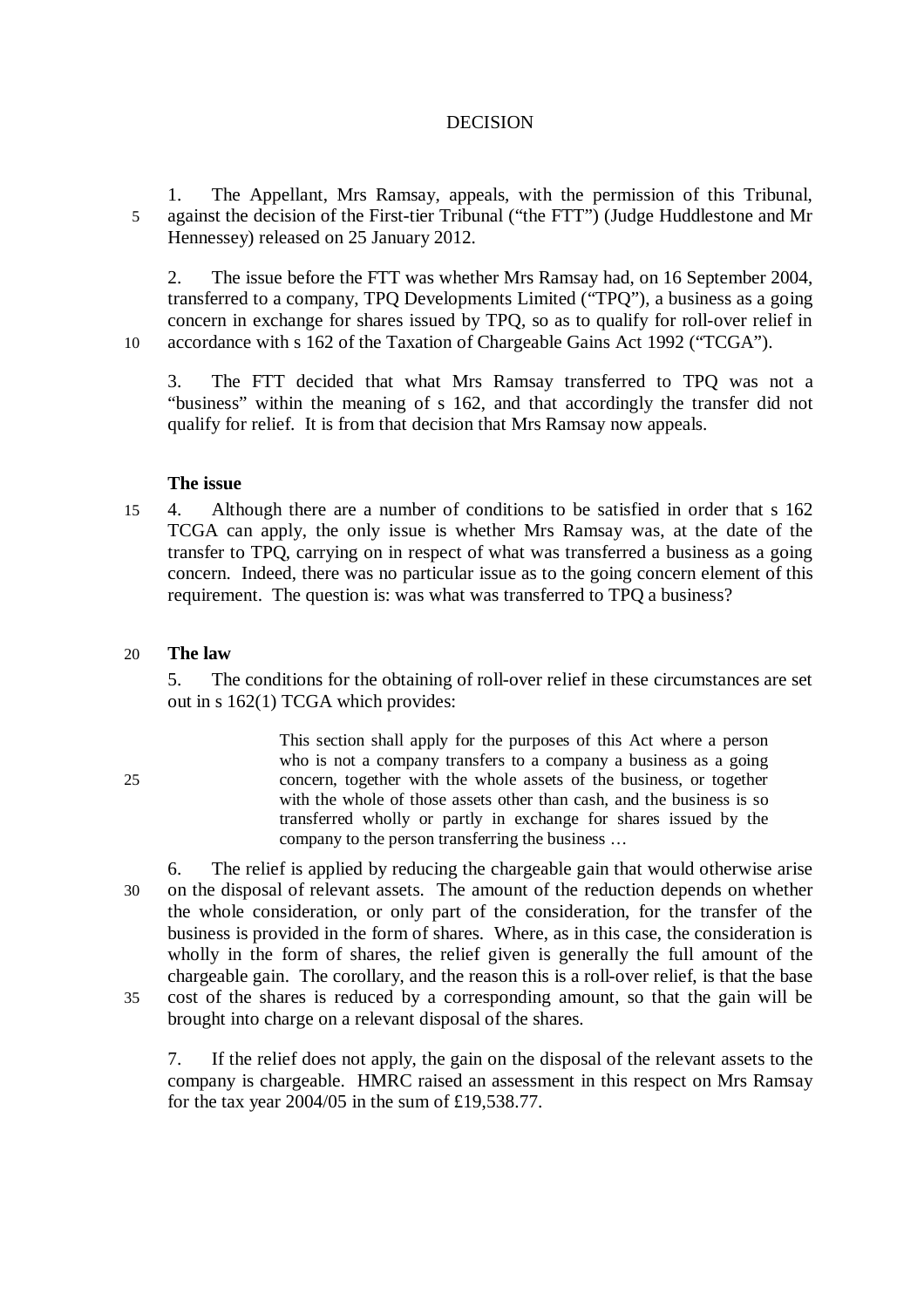#### **The facts**

8. There was no material dispute on the facts before the FTT.

9. Mrs Ramsay inherited a one-third share of Moat House, Moatland, Old Holyrood Road, Belfast ("the Property") in 1987. The Property is a single large 5 building, divided into 10 flats, of which five were occupied at the relevant time.

10. In February 2003 Mrs Ramsay made a gift to her husband of one-half of her own one-third share. In February 2004, Mrs Ramsay purchased the remaining twothirds share of the Property from her brothers with the assistance of a bank loan.

11. On 16 September 2004, each of Mr and Mrs Ramsay transferred the Property, 10 subject to the then existing bank loan, to TPQ in exchange for shares in TPQ. On 1 August 2005 each of Mr and Mrs Ramsay made a gift of all the shares in TPQ to their son, Mr Richard Ramsay, who became the sole shareholder and director of the company.

#### *The activities conducted by Mrs Ramsay at the property*

- 15 12. The FTT summarised the activities carried out by Mrs Ramsay in connection with the Property at [18]. Although the FTT referred to this summary as being of chains of correspondence and assertions made on behalf of Mrs Ramsay, there was no dispute on any of the matters listed, and I accept these as findings of fact by the FTT. The summary was as follows:
- 20 (1) Upon taking over the administration of the Property in 2002, Mrs Ramsay and her husband arranged to meet each of the then five tenants to explain that the rent must be paid on time and to the accountant (who was at that time responsible for dividing the income amongst the various owners).

(2) Mr and Mrs Ramsay took responsibility for the checking and payment of 25 quarterly electricity bills for the communal areas.

> (3) Upon acquisition of the Property outright (after the acquisition of the remaining two-thirds share), Mr and Mrs Ramsay took responsibility for cancelling previous insurance policies and arranging a new policy in Mr and Mrs Ramsay's sole names.

30 (4) Mrs Ramsay attended the Property to unblock the drains (five in number).

(5) Mrs Ramsay and her son oiled and re-attached steel wires on some of the garage doors belonging to the flats, and cleared the debris from previous tenants which had accumulated in other garages.

(6) Mr and Mrs Ramsay took responsibility for returning post for previous 35 tenants to the various senders.

> (7) They confirmed with Belfast City Council compliance with fire regulations and installed/replaced fire extinguishers where applicable.

> (8) A post and wire fence and hedging was erected at the rear of the Property to segregate it from adjacent land.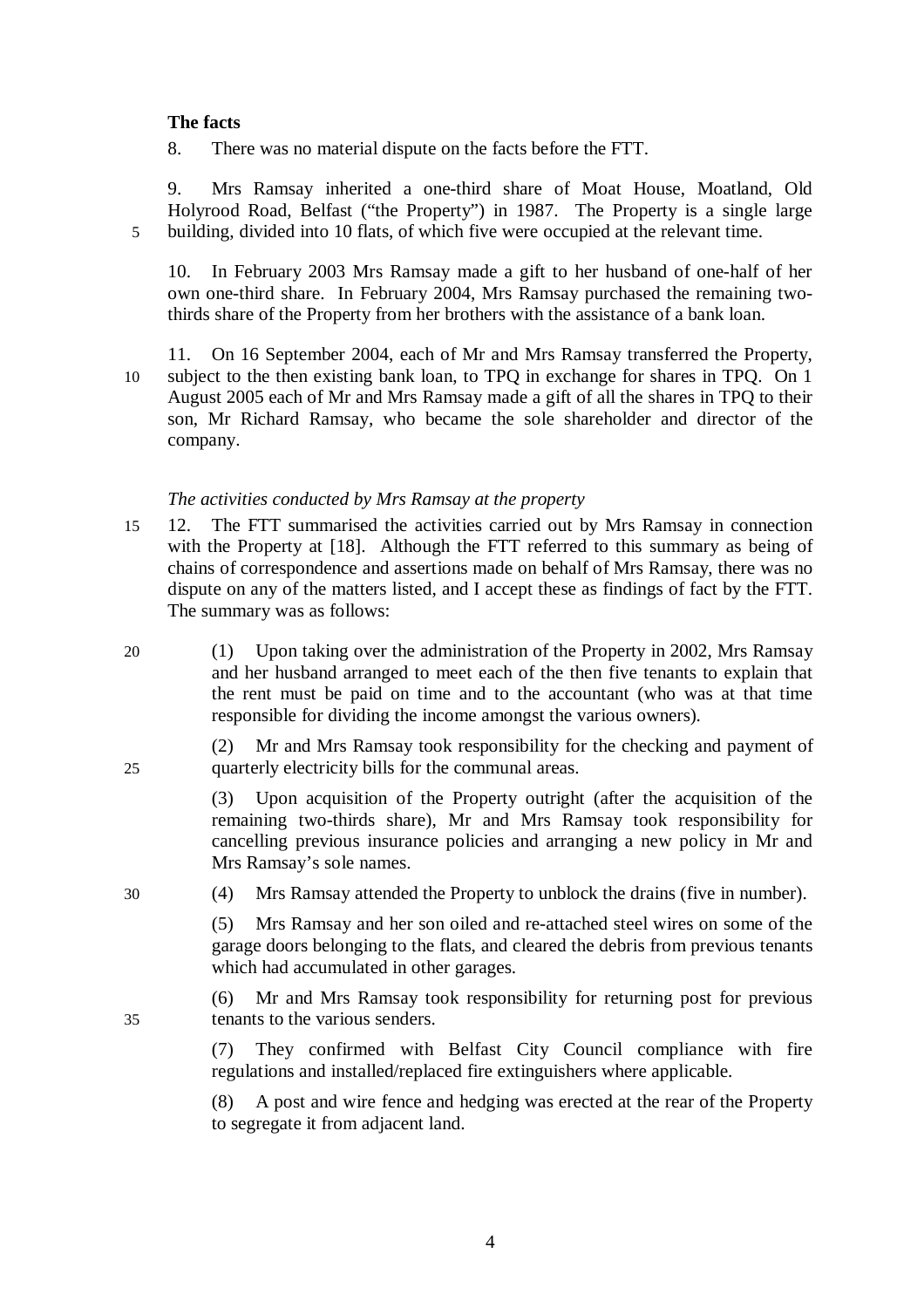(9) A flower bed was created in front of the hedge.

(10) The shrubs around the Property were pruned and leaves swept up and discarded in the local refuse tip.

- (11) The back garden and car park were weeded on a regular basis.
- 5 (12) The flagstones to the rear of the building were bleached to ensure removal of algae.

(13) The communal areas were vacuumed and dusted on a regular basis and the mahogany staircase polished.

(14) Mr and Mrs Ramsay frequently, when passing the Property, checked the 10 security of the windows and doors at the rear of the building.

> (15) On occasion Mrs Ramsay found rubbish dumped in the car park of the building which she took to the Council tip.

> (16) Vacated flats were cleaned and cleared of furniture abandoned by previous tenants in preparation for new tenants.

- 15 (17) Additional assistance was provided in particular to one elderly tenant, including dealing with telephone calls from the tenant regarding alleged faulty electricity supply, replacement of a broken window and liaising with social services in relation to her care package.
- 13. Overall, it was not disputed by HMRC that Mrs Ramsay and her husband had 20 spent approximately 20 hours per week carrying out these various activities. Furthermore, HMRC accepted that neither Mr nor Mrs Ramsay had any other occupation during the relevant period. The Property was their only activity of this nature.

#### *Redevelopment and refurbishment project*

25 14. As the FTT found, prior to purchasing her brothers' interests in the Property, Mrs Ramsay and her husband instructed a surveyor to conduct a survey of the Property and took the advice of a local estate agent.

15. After that, and before the transfer of the Property to TPQ, Mrs Ramsay and her husband instructed a firm of surveyors to prepare plans for refurbishing and 30 redeveloping the Property. In preparation for the refurbishment and redevelopment, Mrs Ramsay's husband, through the surveyors instructed by Mr and Mrs Ramsay, successfully applied for planning permission for a two-storey extension, a singlestorey extension and other alterations. Listed building consent was also obtained. Bank funding was obtained both for the acquisition of the outstanding two-thirds 35 share in the Property, but also for the proposed works.

16. No actual building works were carried out before the transfer of the property to TPQ.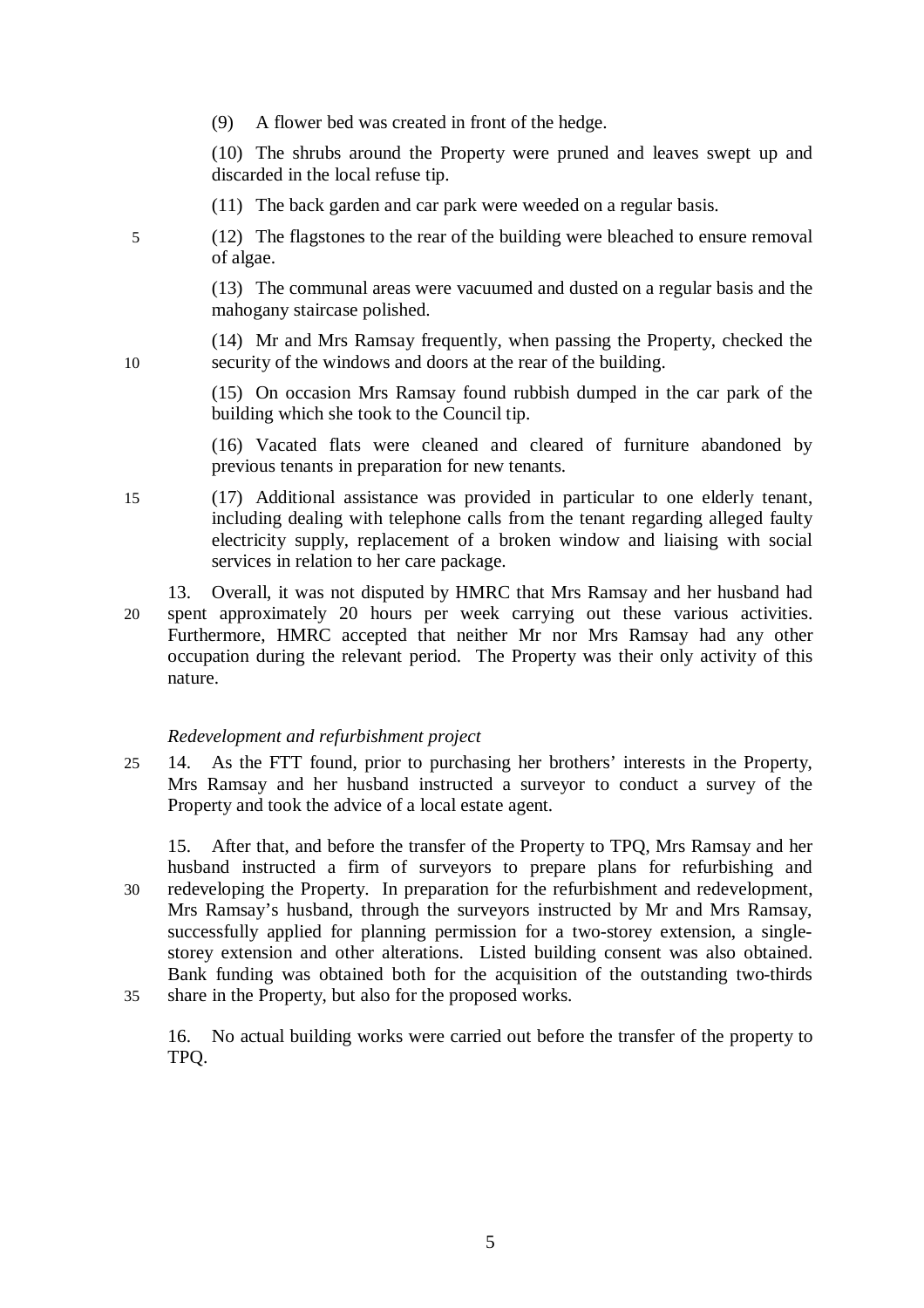#### **The FTT decision**

17. The FTT described, at [2], what it regarded as the essential question before it, namely "whether the activities of [Mrs Ramsay], as a landlord, are sufficient to distinguish the property letting business carried out by her from a normal Schedule A 5 taxable concern". It referred, at [3], to s 15 and Schedule A of the Income and Corporation Taxes Act 1988 ("ICTA") in drawing a distinction between income assessable under Schedule A and income from a "trade or business" which, the FTT said, would otherwise be assessable under Schedule D.

18. Having recited s 15 ICTA alongside s 162 TCGA as legislation covering the 10 issue at hand, the FTT then listed, at [34], a number of case law authorities, some of which I will consider later. It referred in particular to *American Leaf Blending Co Sdn Bhd v Director General of Inland Revenue* [1979] AC 676, and to the judgment of Lord Diplock I will come to, before at [36] discussing *Rashid v Garcia* (SpC 348).

19. From the authorities the FTT drew two propositions which it described at [42] 15 and [43]. First, it said that the case law established that where an individual asserts that a business arises, there is a presumption that unless proof of sufficient activity is established, that is not a business. This is, at one level, a statement of the burden of proof, which clearly does rest on Mrs Ramsay in this case. But it also makes the point, as was made by the special commissioner in *Rashid v Garcia*, that there must 20 be "sufficient" activity; in other words that whether a property rental is an investment or a business is a matter of degree.

20. Secondly, the FTT said that the activities which are required – in order to satisfy the test that there be sufficient activity – are "those which are over and above the ones" which might be required or expected as incidental to the ordinary maintenance, repair 25 and development of an investment property".

21. At [47] the FTT concluded:

"The Tribunal finds that the activities which have been cited by [Mrs Ramsay] are those which are normal and incidental to the owning of an investment property. They are not of a unique nature and applying the 30 principles set out in *Rashid v Garcia* are those which arise by necessity when one owns a property, such as this, which is let out in flats."

22. The FTT dealt with an argument on scale by saying, at [52], that this did not convert the activities undertaken by Mrs Ramsay into a business. The Property was a single investment property, albeit comprised of 10 apartments, and the FTT found that 35 the scale of activities were simply commensurate with the size of the Property and the number of occupied apartments. It concluded that the scale of the building, of itself, did not convert the ownership of the Property into a business.

23. Finally, at [54], the FTT dealt specifically with the activities surrounding the proposals for refurbishment and development. It made the finding that, in the main, 40 these were carried out by TPQ after incorporation. The FTT accepted that these activities were commenced by Mrs Ramsay and her husband at an earlier stage, but found that they were undertaken to maintain or enhance an existing investment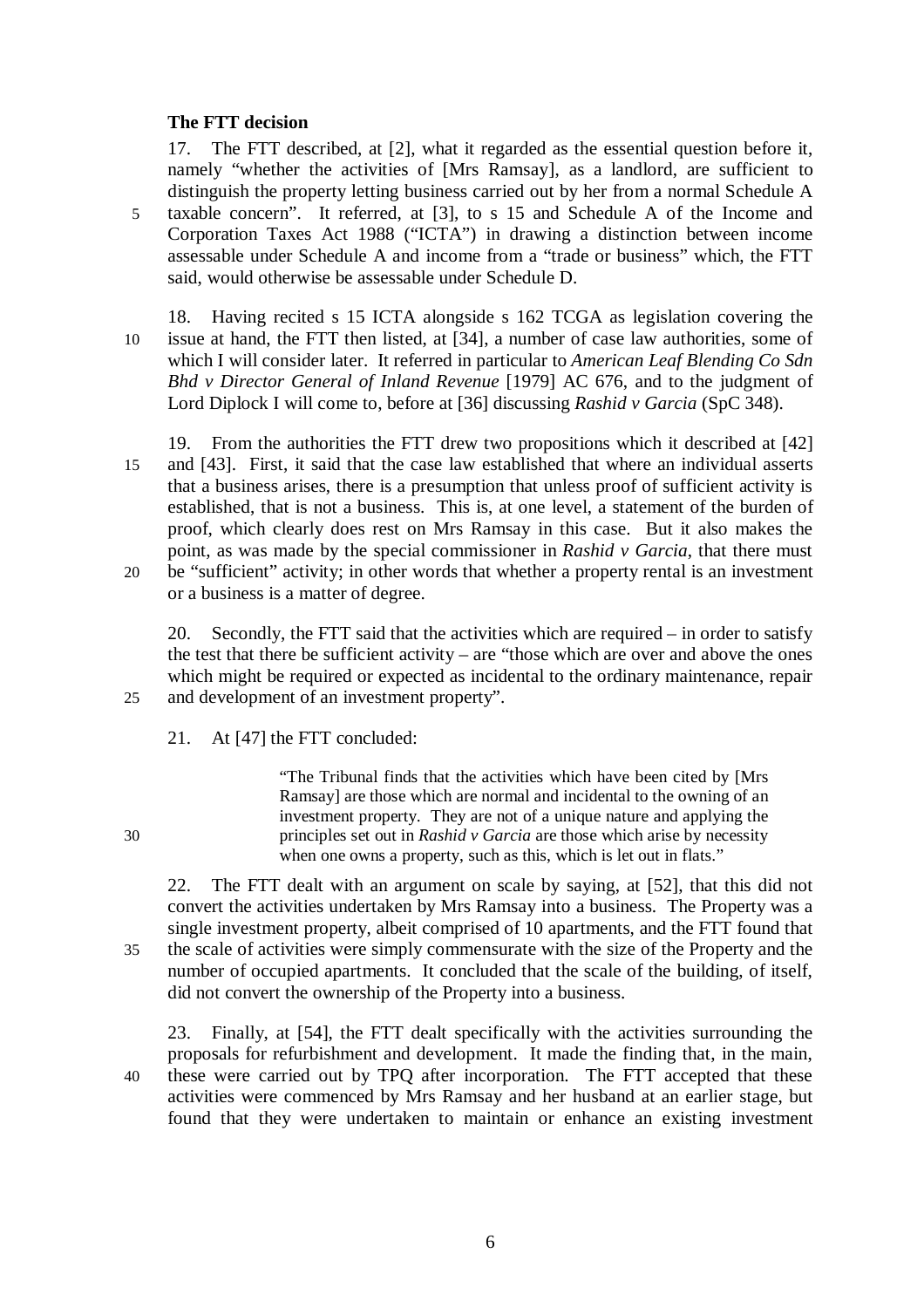property and thereby to enhance the available returns by increased rents and have less vacancies than previously.

24. It followed from its analysis of the law and the facts that the FTT decided that Mrs Ramsay was not carrying on a business in relation to the Property when she 5 transferred it to TPQ, and that the roll-over relief under s 162 TCGA did not apply.

#### **The meaning of "business"**

25. As Mr Stone pointed out, the word "business" has been described, by Lord Diplock in *Town Investments v Department of the Environment* [1978] AC 359 at p 353, as "an etymological chameleon; it suits its meaning to the context in which it is 10 found." That case concerned whether a lease to a government ministry, where the premises were occupied by civil servants was a business tenancy within the meaning of then-applicable counter-inflation legislation. By reference to the mischief of those provisions, "business" was construed broadly, so as to have no less wide a meaning than that applicable in covenants regarding the use of demised premises.

15 26. That construction followed from *Rolls v Miller* (1884) 27 Ch D 71, where Lindley LJ pointed out (at p 88) that the dictionary meanings of "business", where the word means almost anything which is an occupation, as distinguished from a pleasure, or anything which is an occupation or duty which requires attention, were not of great assistance. The word must be construed according to its ordinary sense, having 20 regard, in that context to the object of the covenant, and in this to the purpose of the legislation.

27. There is no direct authority on the meaning of business in the context of s 162 TCGA. In the capital gains context generally, I was taken to *Harthan v Mason* 53 TC 272, a case concerned in part with whether the taxpayer had disposed of a business for 25 the purpose of obtaining relief from a charge to CGT under s 34 of the Finance Act 1965. That provision, known as "retirement relief", provided relief where an individual who had attained the age of 60 years disposed of a business, subject to certain conditions. The relief was nevertheless confined to "chargeable business assets", which excluded assets held as investments.

- 30 28. In *Harthan v Mason*, the taxpayer and his sister owned a row of terraced houses which they simply let to tenants. There were few facts found concerning the management of the properties, the judge in the High Court (Fox J) commenting merely (at p 276) that he had no doubt that the owners also did various work in finding tenants and doing repairs and in dealing with the various other matters to 35 which an owner of a property would normally attend. The judge held that the decision of the General Commissioners that the activity of the taxpayer and his sister in relation to the property was not a business was a matter of fact, and a conclusion to which they could reasonably have come on the facts.
- 29. *Harthan v Mason* provides little assistance on the question of construction of 40 "business" in the context of this case. Equally, reference to cases in other contexts may lead to a misunderstanding of the proper approach in the context of a relief from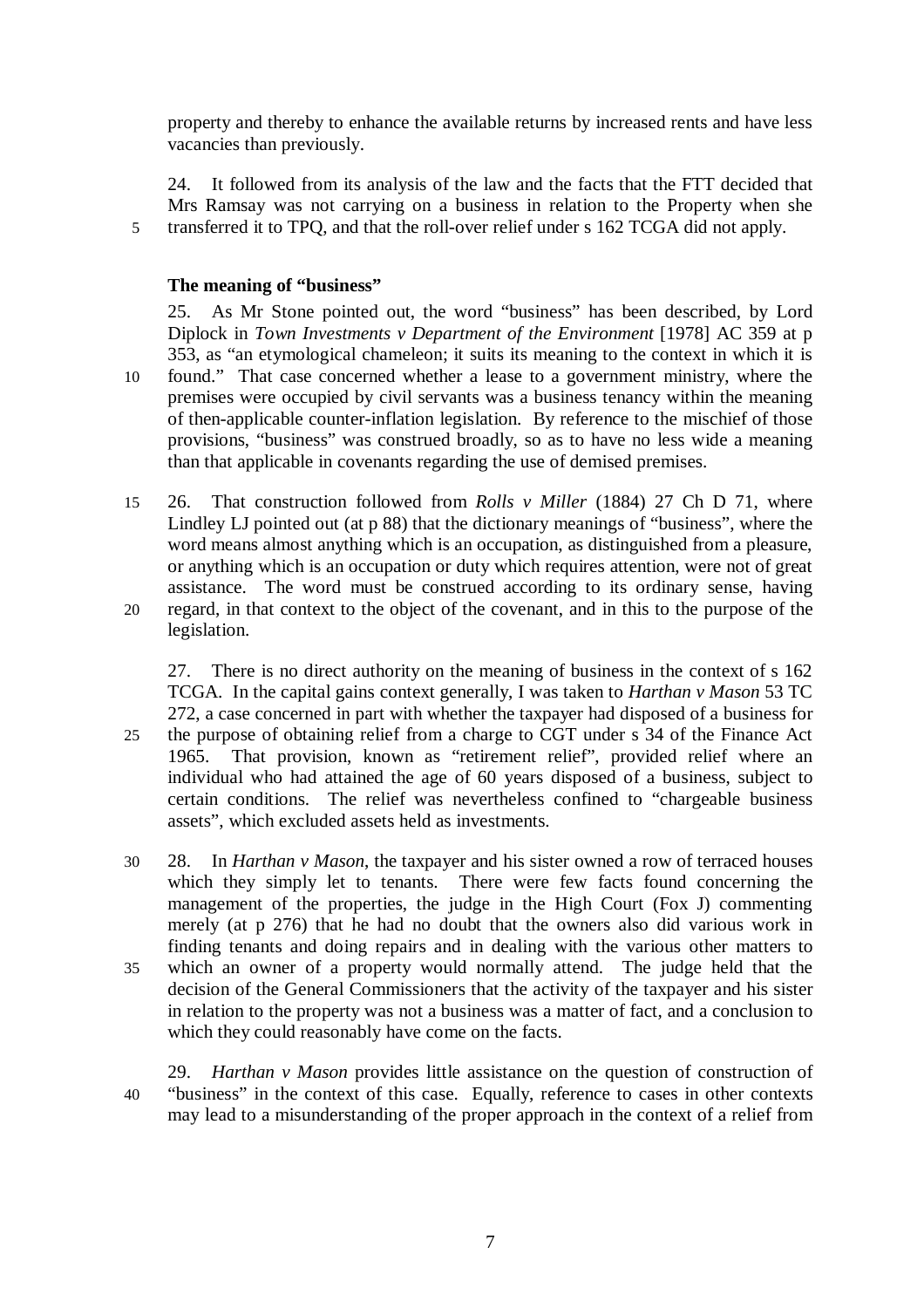CGT on the transfer to a company. Thus, for example, the distinction drawn between a trade taxable under Schedule D, Case 1, on the one hand, and property income taxable under Schedule A is not material to the construction of "business" for this purpose.

5 30. Thus, in *American Leaf Blending Co*, a case relied upon by the FTT, and to which I have already referred, the Privy Council made clear that dicta to be found in some of the speeches in the House of Lords in *Salisbury House Estate Ltd v Fry* 15 TC 266, which suggested that the letting of land does not constitute a trade, had no relevance to the question in that case, namely whether the letting of land by a 10 company amounted to the carrying on of a "business" within the meaning of the applicable Malaysian legislation. The Privy Council held (at [1979] AC 676, 684) that "business" is a wider concept than "trade".

31. The Privy Council went on to draw a distinction between the case of a private individual merely receiving rents and a company doing the same. Giving the 15 judgment, Lord Diplock said (at p 684):

"In the case of a private individual it may well be that the mere receipt of rents from property that he owns raises no presumption that he is carrying on a business. In contrast, in their lordships' view, in the case of a company incorporated for the purpose of making profits for its 20 shareholders any gainful use to which it puts any of its assets prima facie amounts to the carrying on of a business. Where the gainful use to which a company's property is put is letting it out for rent, their Lordships do not find it easy to envisage circumstances that are likely to arise in practice which would displace the prima facie inference that 25 in doing so it was carrying on a business.

The carrying on of "business", no doubt, usually calls for some activity on the part of whoever carries it on, though, depending on the nature of the business, the activity may be intermittent with long periods of quiescence in between. In the instant case, however, there was 30 evidence before the special commissioners of activity in and about the letting of its premises by the company during each of the five years that had elapsed since it closed down its former tobacco business. There were three successive lettings of the warehouse negotiated with different tenants; there was removal of machinery from the factory area 35 which made it available for use for storage and a separate letting of that area to a fresh tenant; and as recently as October 1968 there was the negotiation of a letting to a single tenant of both the factory area and the warehouse."

32. Mr Richard Ramsay, appearing for Mrs Ramsay, argued that the reference to 40 "some" activity in this passage indicated that only a modest degree of activity was required. I do not accept that submission. The Privy Council was making the point, simply, that mere passive receipt of rent would not normally be regarded as the carrying on of a business, and that it had to be accompanied by some activity, even if that activity were not continuous. It was not setting a quantitative test as to the degree 45 of activity required to cross the threshold; that remains a question of fact.

8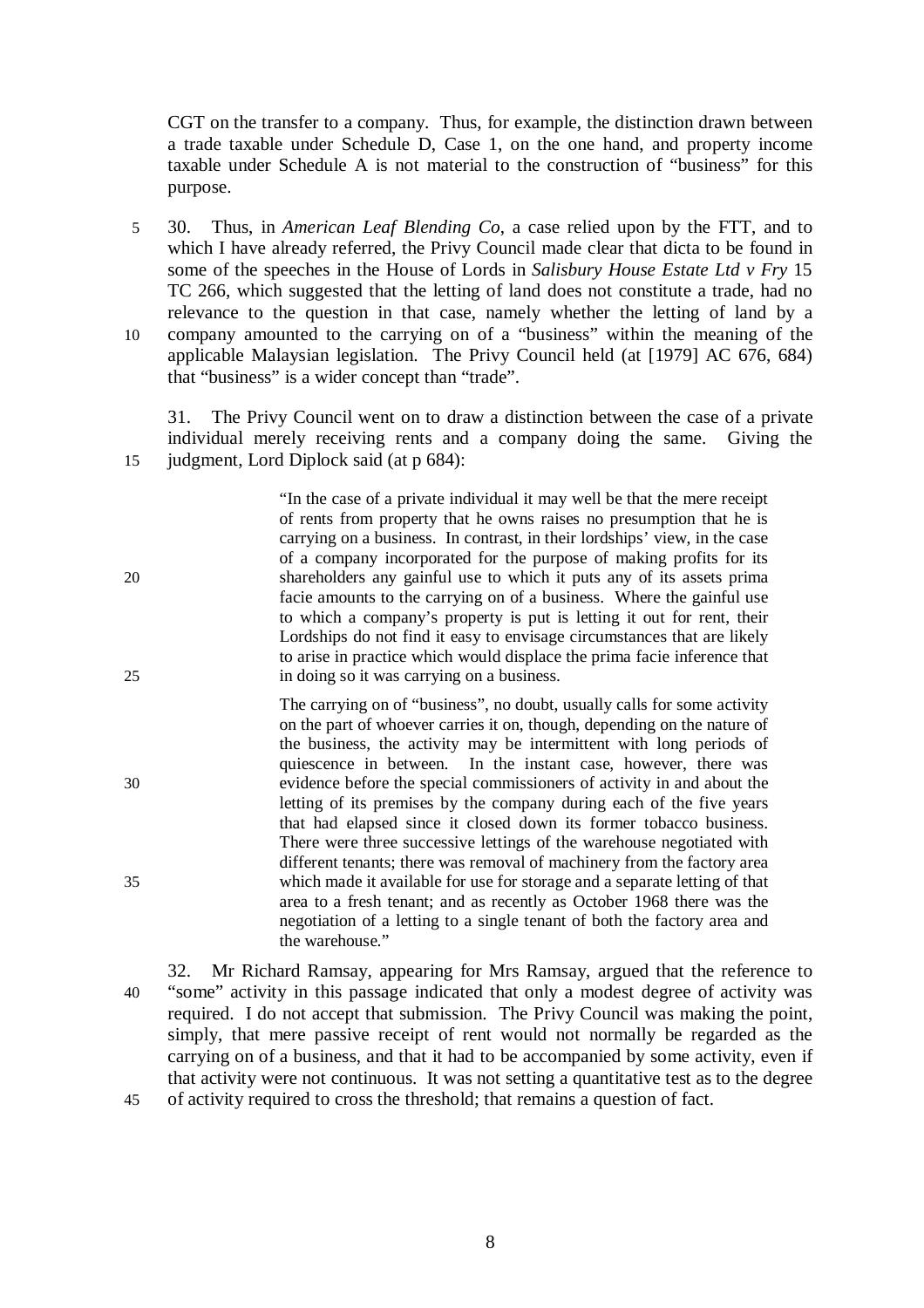33. On the other hand, it is clear from the judgment of the Privy Council that no qualitative distinction should be drawn between activities that are carried out in the course of a passive investment activity, and those carried out in the course of a business. The activities of the company to which the Privy Council referred were all 5 of a nature that might be expected to have been carried out by any property owner in receipt of rent; that did not prevent the Privy Council from finding that the evidence of such activity reinforced the prima facie inference that the company was carrying on a business.

34. The distinction between a business and a trade was also clearly expressed in 10 *Griffiths v Jackson; Griffiths v Pearmain* 56 TC 583.There the taxpayers, who were both practicing accountants, owned 11 properties parts of which were occupied by rent controlled tenants, but which were mainly let furnished to students and other short term occupiers. The taxpayers provided various amenities and services, and spent much of their spare time in collecting rents, inspecting properties, arranging 15 lettings and ironing out tenants' problems. In finding that this did not amount to a trade, Vinelott J in the High Court took the view that the general commissioners must have been misled into thinking that because the taxpayers could fairly be said to have been carrying on a business of letting furnished rooms and providing services to the occupiers, they were carrying on a trade. He concluded (at p 593):

| 20 | "I may perhaps be permitted to add that I am not without sympathy for        |
|----|------------------------------------------------------------------------------|
|    | the taxpayers. It is a peculiar feature of United Kingdom tax law that       |
|    | the activity of letting furnished flats or rooms, while it may be a          |
|    | business and, in this case, a demanding and time-consuming business,         |
|    | is not a trade. Formerly the principle operated in favour of the taxpayer    |
| 25 | whose liability to tax on the proceeds of exploitation of his proprietary    |
|    | rights was exhausted by the Schedule A assessment. Now the proceeds          |
|    | of letting are taxable under Schedule A and the rule operates to the         |
|    | disadvantage of the taxpayer; his income is not earned income and he         |
|    | is not entitled to capital allowances and to the rollover relief for capital |
| 30 | gains tax purposes afforded to a person carrying on a trade. The             |
|    | business may, as in this case, occupy much of the taxpayer's free time       |
|    | or even be one which required his whole time attention. The taxpayer         |
|    | may put as much or more work into his business as, for instance,             |
|    | someone whose business consists in arranging licences to fix vending         |
| 35 | machines on the property of others and who daily or at less frequent         |
|    | intervals collects the proceeds and replenishes the machines. It is not      |
|    | too easy to see why in the modern world a business consisting of the         |
|    | exploitation of the right of property in land should be treated              |
|    | differently from a business consisting of the exploitation of other          |
| 40 | assets. However, the principle is now too deeply embedded in the law         |
|    | to be altered except by legislation."                                        |
|    |                                                                              |

35. Moving away from the cases that have been concerned with whether an activity was a trade, there have been a number of cases on the meaning of "business" in relation to VAT. As Mr Stone and Mr Ramsay both accepted, that again is a rather 45 different context to the one in which this case falls to be determined. In particular, the use of the term "in the course or furtherance of any business" which now appears in s 4 of the Value Added Tax Act 1994 ("VATA"), is part of the UK implementation of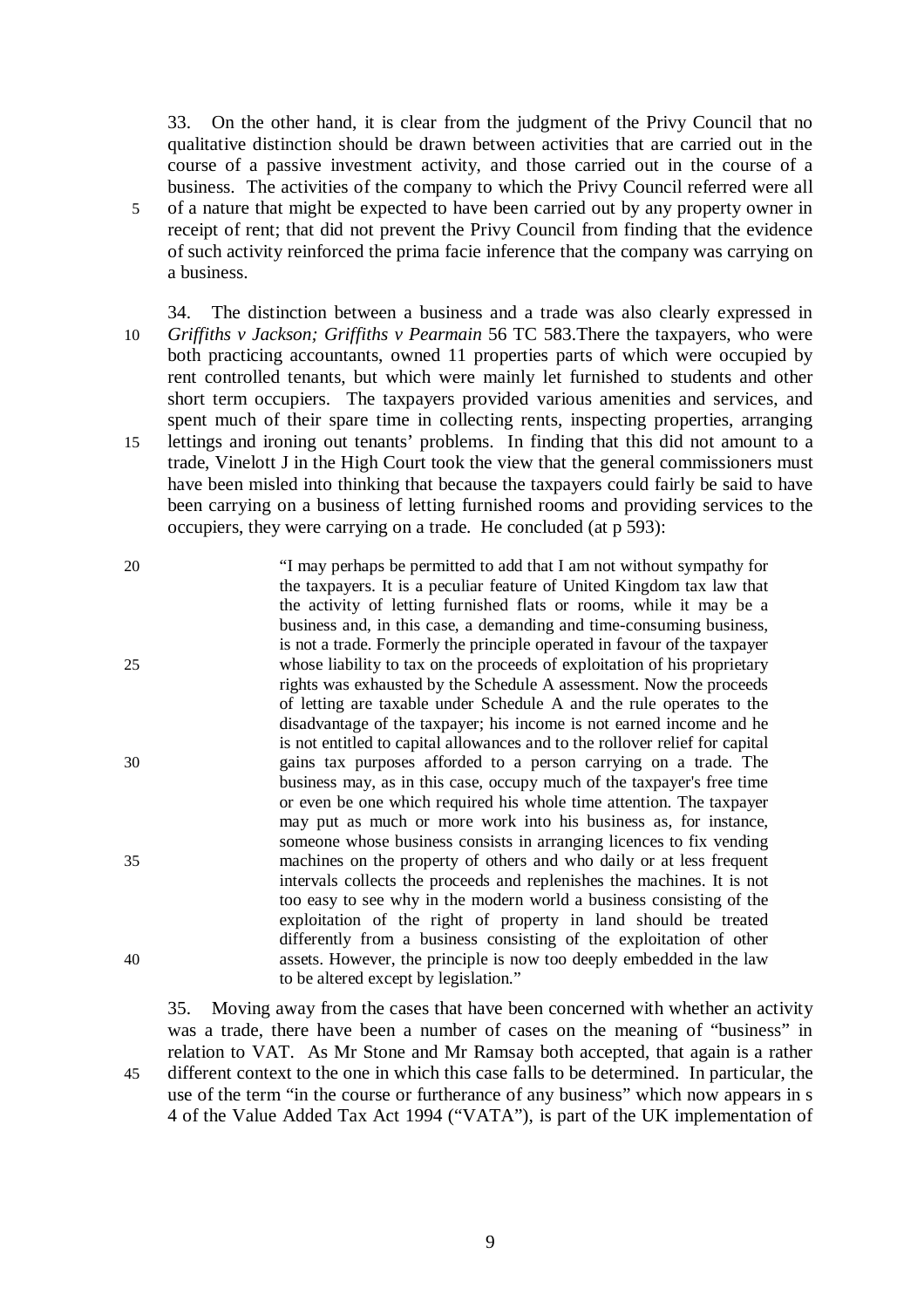the definition of "taxable person" now contained in Article 9 of EU Council Directive 2006/112/EC, meaning any person who, independently, carries out in any place "any economic activity, whatever the purpose or results of that activity". Article 9 itself provides that the exploitation of tangible or intangible property for the purpose of 5 obtaining income therefrom on a continuing basis is, in particular, regarded as an economic activity. That this is a term of wide meaning is clear from the case law of the ECJ; see, for example, *D A Rompelman and E A Rompelman-Van Deelen v Minister van Financiën* (Case 268/83) [1985] ECR 655, from which it is clear that the mere letting of immovable property is regarded as the exploitation of that property.

10 36. There is no such basis for the meaning of "business" in the TCGA. Nonetheless, whilst acknowledging the caveat to be attached to consideration of cases concerning VAT, the discussion in certain of those cases is useful to note. One such is *Customs and Excise Commissioners v Lord Fisher* [1981] STC 238 where the question largely resolved itself around whether the sharing of the costs of what was 15 otherwise an activity (a shoot) for pleasure and social enjoyment by itself turned that activity into a business.

37. In that case, in the High Court, Gibson J discussed the judgment of the Court of Session in *Customs and Excise Commissioners v Morrison's Academy Boarding Houses Association* [1978] STC 1. Firstly, there can be no exhaustive definition of 20 "business" for VAT purposes. Based on the definition of "business" for those purposes, which is now contained in s 94(1) VATA, and which provides that "business" includes any trade, profession or vocation, it is clear that a wide meaning of "business" is intended. Secondly, it is necessary to consider the whole of the activity as it is carried on.

25 38. The judgment goes on to describe certain criteria identified by counsel for the Crown in *Lord Fisher*, largely by reference to *Morrison's Academy*, as relevant for determining whether an activity is a business. As Gibson J made clear, however, these were not principles which, if satisfied, would in all cases demonstrate that an activity must be regarded as a "business" for VAT purposes. The test is a statutory 30 test, for which the identified criteria are no substitute. The criteria were set out at p 245 of Gibson J's judgment as follows:

"… the aspects of that activity which are to be considered, as being indicia or criteria for determining whether the activity is a business, are six in number and were listed by counsel for the Crown as follows: (a) 35 whether the activity is a 'serious undertaking earnestly pursued', a phrase derived from the judgment of Widgery J in *Rael-Brook Ltd v Minister of Housing and Local Government* [1967] 1 All ER 262 at 266, [1967] 2 QB 65 at 76, or 'a serious occupation, not necessarily confined to commercial or profit-making undertakings', a phrase 40 derived from the speech of Lord Kilbrandon in *Town Investments Ltd v Department of the Environment* [1977] 1 All ER 813 at 835, [1978] AC 359 at 402, both of them cited to and referred to by the tribunal in their decision; (b) whether the activity is an occupation or function actively pursued with reasonable or recognisable continuity: per Lord 45 Cameron in *Morrison's Academy* [1978] STC 1 at 8; (c) whether the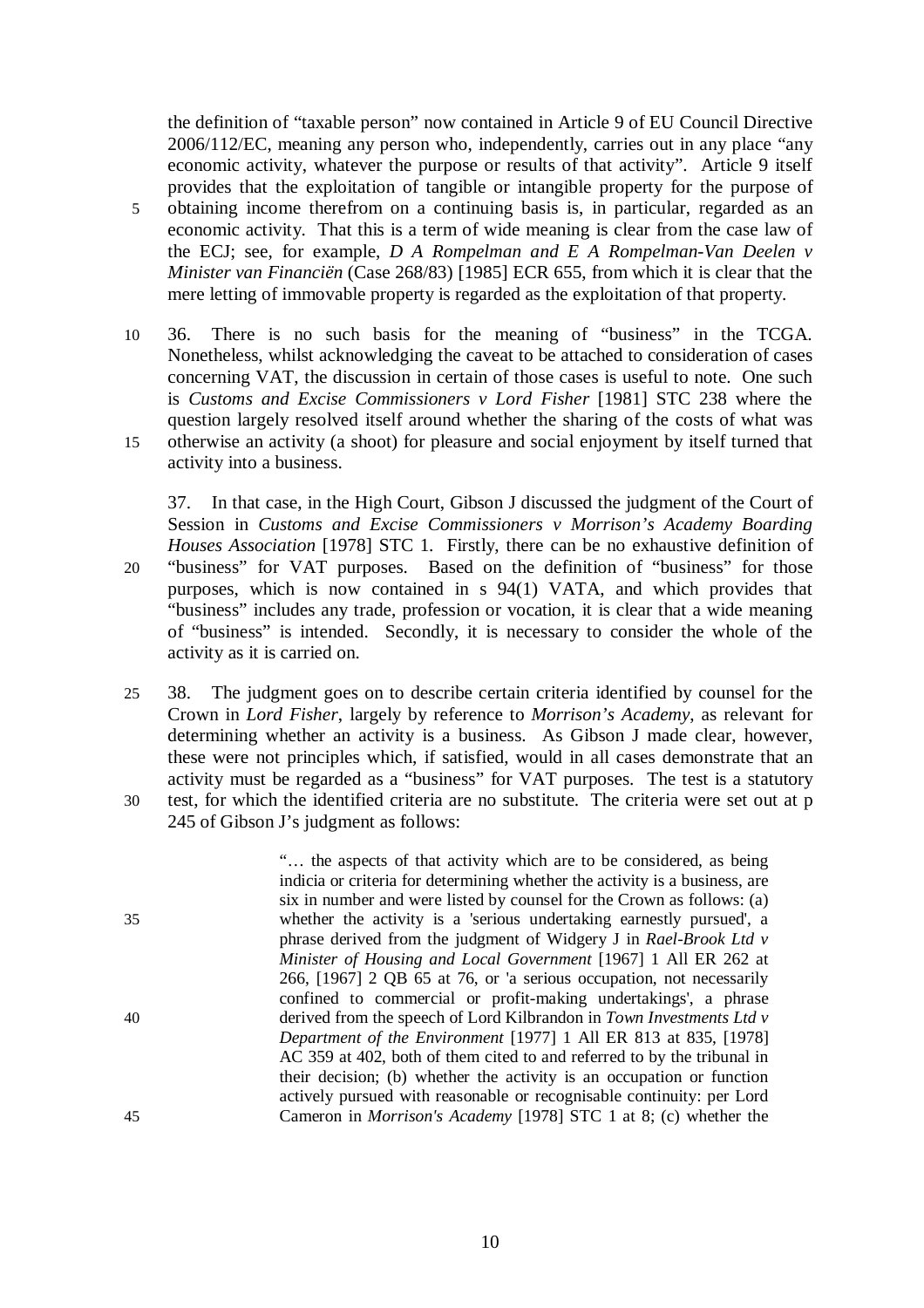activity has a certain measure of substance as measured by the quarterly or annual value of taxable supplies made: again per Lord Cameron (at 8); (d) whether the activity was conducted in a regular manner and on sound and recognised business principles: again per 5 Lord Cameron (at 10); (e) whether the activity is predominantly concerned with the making of taxable supplies to consumers for a consideration: per the Lord President (at 6); (f) lastly, whether the taxable supplies are of a kind which, subject to differences of detail, are commonly made by those who seek to profit by them: per the Lord 10 President (at 6) and per Lord Cameron (at 10)."

39. Business property relief provides relief from inheritance tax. There have therefore been a number of cases concerning that relief (in s 105 of the Inheritance Tax Act 1984 ("IHTA")), principally in relation to the provision, in s 105(3), that a business or an interest in a business is not relevant business property if the business 15 consists wholly or mainly of making or holding investments.

40. In this connection, I was referred to two decisions of the special commissioners (in each case Sir Stephen Oliver QC), both of which were heard in January 1995. In the first, *Martin and another (executors of Moore deceased) v IRC* [1995] STC (SCD) 5, the deceased owned and let industrial units on three-year leases at fixed rents. The 20 deceased sought and chose tenants, granted and renewed leases, complied with

- landlord's covenants and managed the premises. It was accepted by the Revenue that these activities constituted a business. Likewise, in *Burkinyoung (executor of Burkinyoung deceased) v IRC* [1995] STC (SCD) 29, it was accepted that the activities of the deceased in relation to a house he had owned, which was divided into 25 four furnished flats let on assured shorthold tenancies, constituted a business. The evidence was that running the flats involved maintenance of them and their common
- parts to a standard that would attract tenants to take and renew tenancies. Getting possession or redress from tenants was a difficult and onerous task.
- 41. These are cases therefore where the question for the tribunal was not whether 30 there was a business (which was conceded), but whether the business was one that consisted wholly or mainly in the making or holding of investments. Those cases cannot therefore, in my judgment, assist the determination of this case.

42. In another case on the question of relevant business property that I was not referred to, the First-tier Tribunal (Judge Barlow and Mrs Stott) did have to consider 35 the question whether the activities of the deceased amounted to a business. In *Revenue and Customs Commissioners v Lockyer and another (as personal representatives of Pawson deceased)* [2012] UKFTT 51 (TC), the deceased owned a bungalow which was let as a holiday cottage. Various services were provided, including cleaning and gardening, and for example hot water was turned on before the 40 arrival of guests. The cottage was advertised for letting. The tribunal found that this was a business. It relied on the criteria referred to in *Lord Fisher*, in particular that this was a serious undertaking earnestly pursued, there was reasonable continuity and the activities had a measure of substance. That conclusion was not challenged on the appeal to the Upper Tribunal (where the Revenue's appeal was allowed on the basis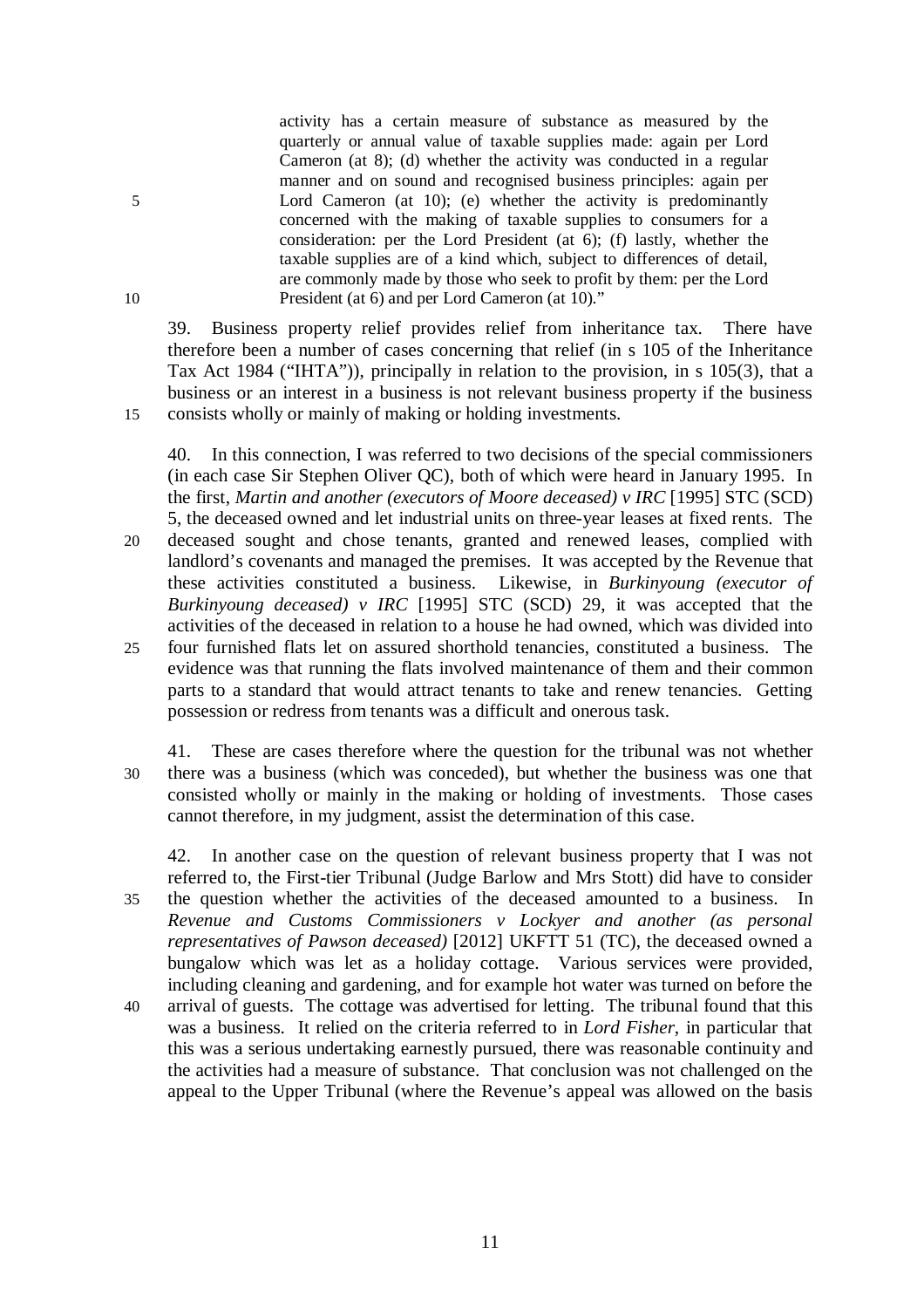that the tribunal had been wrong to find that the property was not held mainly as an investment).

43. The question whether an activity, and relevantly to this case activity connected with the letting of property, can amount to a business has also been considered, again 5 at the level of the special commissioners, in a national insurance context. In *Rashid v Garcia* (SpC 00348; 11 December 2002) Mr Rashid claimed to be a self-employed earner for Class 2 national insurance purposes. The definition of "employment" for this purpose was contained in s 122(1) of the Social Security Contributions and Benefits Act 1992 as including "any trade, business, profession, office or vocation". 10 The question, therefore, was whether the activities of Mr Rashid in connection with his ownership and letting of four properties constituted a business. A number of activities were carried out, including maintenance, advertising for tenants, making credit checks, compiling and checking inventories, drawing up tenancy agreements, collecting rent, cleaning the common parts and maintaining the garden. With 15 members of his family it was estimated that between 18 and 28 hours was spent on these activities each week.

44. The special commissioner (Dr Avery Jones) decided (although acknowledging that the case was near the borderline) that he was not satisfied that there was sufficient activity for a business to be constituted. He held that the property holding was an 20 investment which by its nature required some activity to maintain it, rather than a business. In doing so, the special commissioner referred to the particular definition of "employment" as the context. He took the view that because business had been included along with trade, profession, office or vocation in that definition, that implied activity in contrast to mere investment. He referred to a property rental 25 business as one example of an investment business, and concluded that whether property rental business is a business in any particular case is a matter of degree.

45. It is clear from this that the special commissioner based his conclusions on the particular context applicable to national insurance, and in particular on the alignment in the relevant legislation of business with trade, profession, office or vocation. He 30 appears to have treated that context as providing particular colour to the meaning of "business" in determining the level of activity that would require to be found to distinguish it, in a national insurance context, from mere investment.

46. There is no such context for the purpose of s 162 TCGA. There is no statutory definition of "business" in that respect. Business is not aligned as a concept with 35 trades or professions, and there is nothing in that respect to colour its meaning. Nor is any special exception created for cases where the business comprises wholly or mainly the holding of investments. What there is, on the other hand, is a requirement that a person who is not a company transfers a business as a going concern to a company. The logic, and perceived purpose, of s 162 is to defer a charge to capital 40 gains tax when the only change that has taken place is the form in which the business is operated (from non-corporate to corporate), and to the extent that the consideration consists of shares in the company. The legislation is looking at business in the context of something that is or may be carried on both by, for example, an individual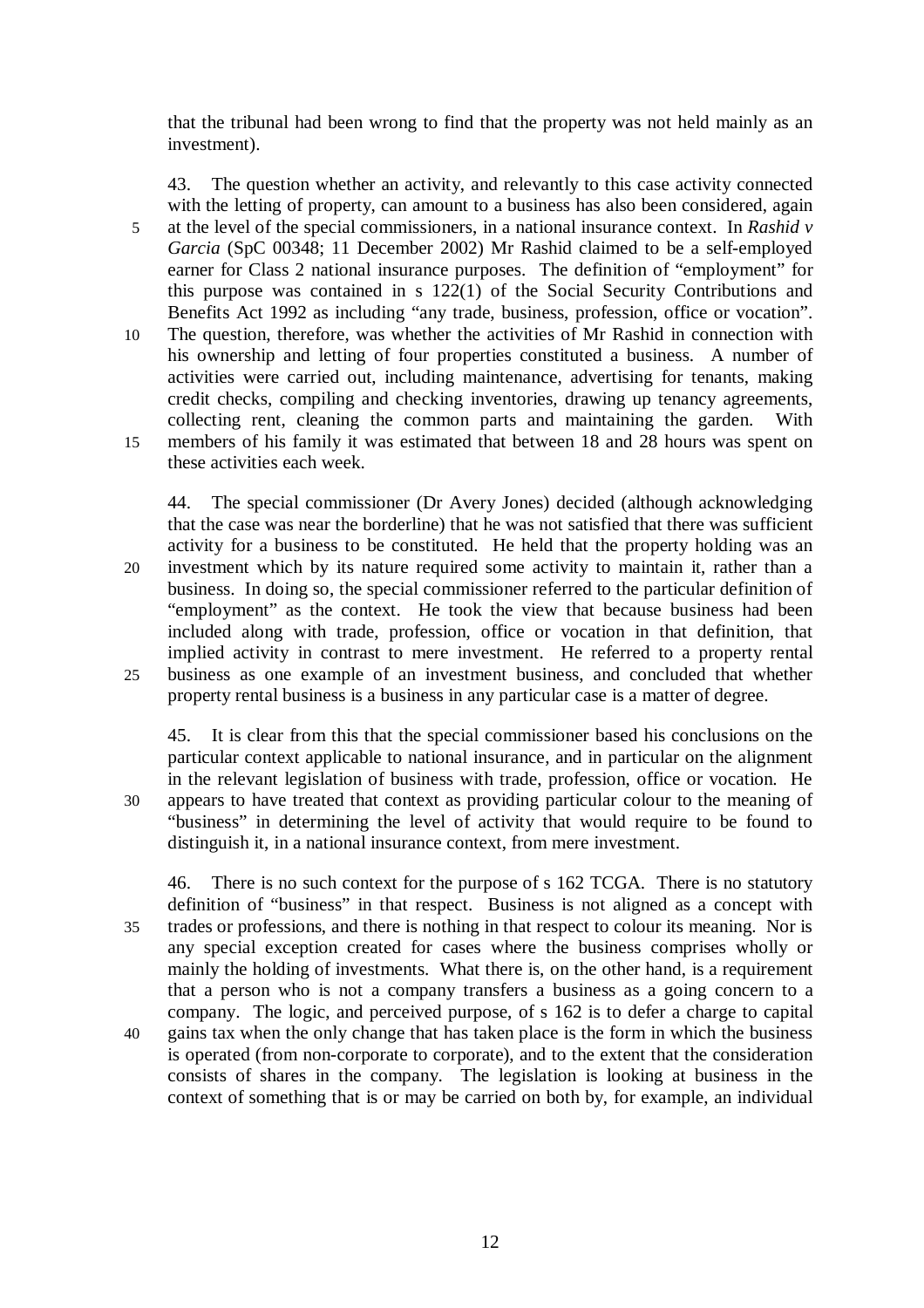and by a company. In my judgment the proper approach in that context is to construe "business" broadly, according to its unvarnished ordinary meaning.

#### **The role of the Upper Tribunal**

47. The right of appeal to this Tribunal is a statutory one, provided by s 11(1) of the 5 Tribunals, Courts and Enforcement Act 2007 ("TCEA"), "on any point of law arising from a decision made by the First-tier Tribunal other than an excluded decision". Mr Stone submitted that the question addressed by the FTT in this case was one of fact. He argued that the question whether certain activities are of sufficient degree to constitute a business is an example of a value judgment reached by the FTT after a 10 multi-factorial assessment of a number of primary facts. The Upper Tribunal, he submitted should be slow to interfere with such a judgment reached by the FTT, which heard and considered all the relevant evidence.

48. In support of his submissions, Mr Stone referred me to the recent discussion of the relevant authorities in this Tribunal (Arnold J) in *Okolo v Revenue and Customs*  15 *Commissioners* [2012] UKUT 416 (TCC). I need not set out the relevant passages in full. The position can, I think, be summarised as follows:

> (1) If the case contains anything which on its face is an error of law and which bears upon the determination, that is an error of law (*Edwards v Bairstow and another* [1956] AC 14, per Lord Radcliffe at p 36).

20 (2) A pure finding of fact may be set aside as an error of law if it is found without any evidence or upon a view of the facts which could not reasonably be entertained (*Edwards v Bairstow*, per Viscount Simonds at p 29).

(3) An error of law may arise if the facts found are such that no person acting judicially and properly instructed as to the relevant law could have come to the 25 determination under appeal (*Edwards v Bairstow*, per Lord Radcliffe, *op cit*.)

(4) It is all too easy for a so-called question of law to become no more than a disguised attack on findings of fact which must be accepted by the courts. The nature of the factual enquiry which an appellate court can undertake is different from that undertaken by the tribunal of fact. The question is: was there 30 evidence before the tribunal which was sufficient to support the finding which it made? In other words, was the finding one which the tribunal was entitled to make? (*Georgiou v Customs and Excise Commissioners* [1996] STC 463, per Evans LJ at p 476).

(5) For a question of law to arise in those circumstances, the appellant must 35 first identify the finding which is challenged; secondly, show that it is significant in relation to the conclusion; thirdly, identify the evidence, if any, which was relevant to that finding; and fourthly, show that that finding, on the basis of that evidence, was one which the tribunal was not entitled to make. What is not permitted is a roving selection of the evidence coupled with a 40 general assertion that the tribunal's conclusion was against the weight of the evidence and was therefore wrong (*Georgiou*, per Evans LJ, *op cit*.)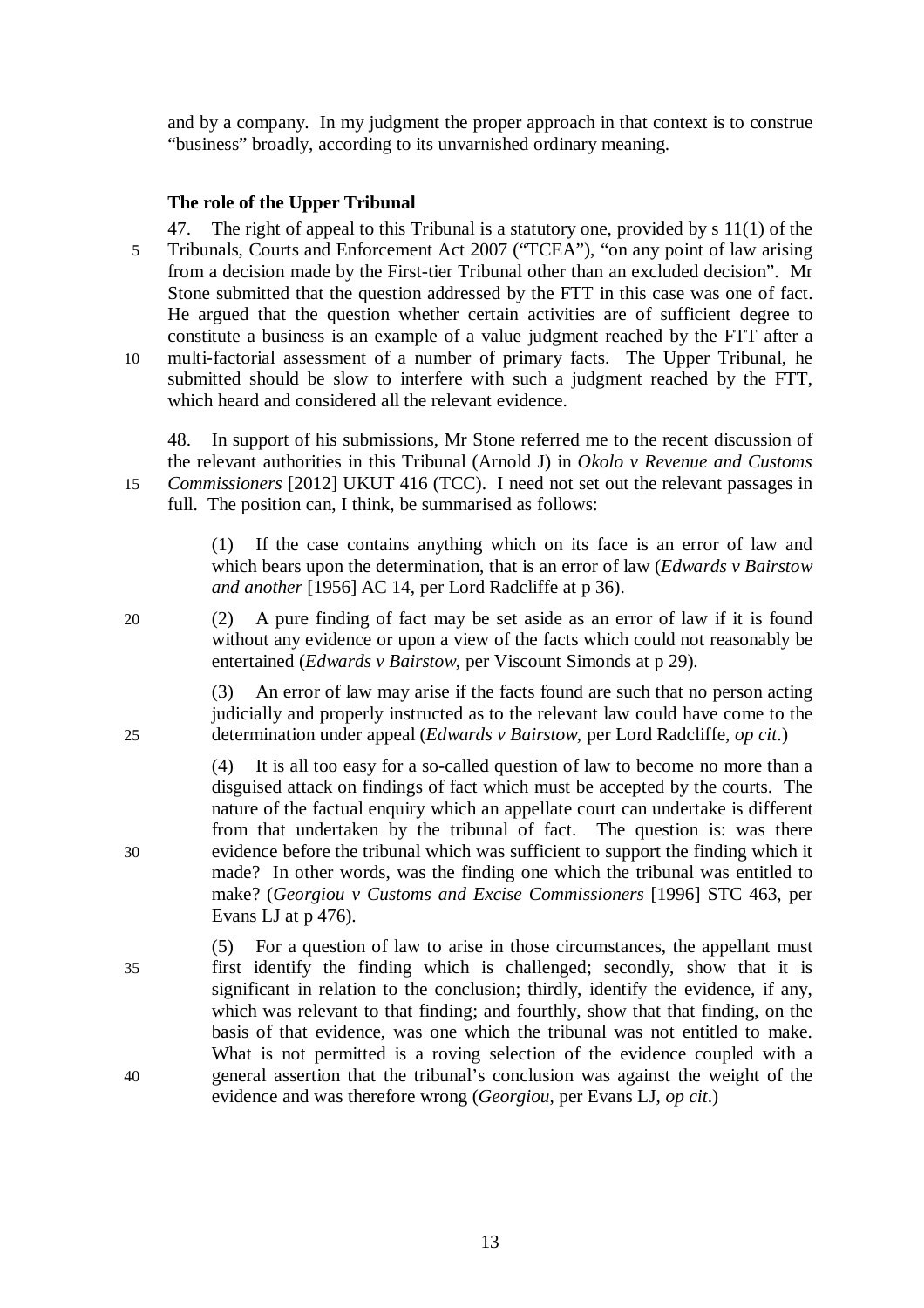(6) An appeal court should be slow to interfere with a multi-factorial assessment based on a number of primary facts, or a value judgment. Where the application of a legal standard involves no question of principle, but is simply a matter of degree, an appellate court should be very cautious in differing from 5 the judge's evaluation. Where a decision involves the application of a not altogether precise legal standard to a combination of features of varying importance, this will fall within the class of case in which an appellate court should not reverse a judge's decision unless he has erred in principle (*Proctor v Gamble UK v Revenue and Customs Commissioners* [2009] STC 1990, per 10 Jacobs LJ at [9] – [10]; *Designers Guild Ltd v Russell Williams (Textiles) Ltd* [2000] 1 WLR 2416, per Lord Hoffman at p 2423).

(7) Where the case is concerned with an appeal from a specialist tribunal, particular deference is to be given to such tribunals, for Parliament has entrusted them, with all their specialist experience, to be the primary decision maker. 15 Those tribunals are alone the judges of the facts. Their decisions should be respected unless it is quite clear they have misdirected themselves in law. Appellate courts should not rush to find such misdirections simply because they might have reached a different conclusion on the facts or expressed themselves differently (*AH (Sudan) v Secretary of State for the Home Department* [2008] 1 20 AC 678, per Baroness Hale at [30]).

49. When referring to what Baroness Hale had to say with regard to specialist tribunals, Mr Stone recognised that, although having an appellate function, this Tribunal too is specialist in nature. That is of some significance, as appears from the judgment of Lord Carnwarth in the recent decision of the Supreme Court (released 25 after the hearing in this case) in *Jones (by Caldwell) v First-tier Tribunal and Criminal Injuries Compensation Authority* [2013] UKSC 19, indicating a flexible approach to "points of law" to include other points of principle or even factual judgment of general relevance to the specialised area in question. Lord Carnwarth suggests (at [46]) that a specialist appellate tribunal, even though its jurisdiction is 30 limited to errors of law, should be permitted to venture more freely into the "grey area" separating fact from law, than might an ordinary court. Arguably, he says, "issues of law" in this context should be interpreted as extending to any issues of general principle affecting the specialist jurisdiction. In other words, expediency requires that, where Parliament has established such a specialist appellate tribunal in a 35 particular field, its expertise should be used to best effect, to shape and direct the development of law and practice in that field.

#### **Discussion**

50. In this case, even allowing for the remarks of Lord Carnwarth in *Jone*s, there would in my view be no basis upon which the decision of the FTT could be revisited 40 purely on the question whether, as a matter of fact, the activities of Mrs Ramsay constituted a business. Although Mr Ramsay had carried out extensive and impressive research on the decided cases, and submitted on that basis that Mrs Ramsay had carried out more activity than was apparent in other cases, and so should be regarded as falling on the right side of any borderline, such a comparison cannot be

14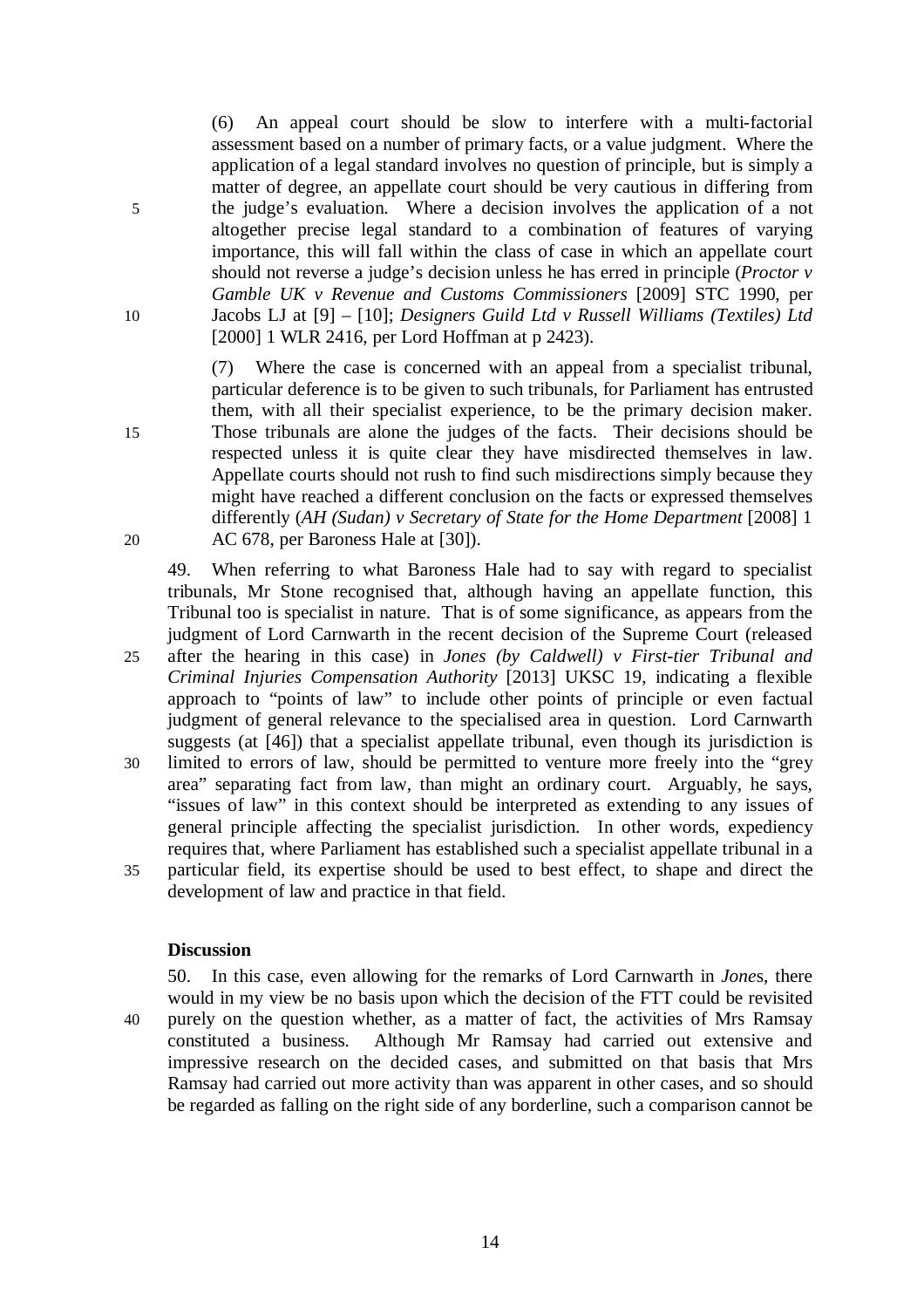decisive on where the tribunal is called upon to make a value judgment in the individual circumstances of the case before it.

51. On the other hand, a finding of fact may be vitiated if it has been based on an error of law or principle.

5 52. Considering the decision of the FTT as a whole, it is clear to me that its finding was based on an error, or errors, of law. The question it had to address was the straightforward one of whether the activities of Mrs Ramsay in relation to the Property constituted a business. That, as I have explained is a very different question from whether an activity is a trade, or taxable under Schedule A. Yet the FTT's 10 starting point, at [3] of its decision, was to describe the essential question as being whether the activities of Mrs Ramsay went beyond those of a Schedule A business, such that, as the FTT noted at [4], it would be assessable under Schedule D.

53. The FTT continued with this theme when, at [33], it made express reference to s 15 ICTA and to the Schedule A charge, and further, when recording its decision, at 15 [48], when it remarked that "in terms of historic treatment, it is informative to note that Mrs Ramsay and then Mr and Mrs Ramsay both returned all of their income as Schedule A income (with appropriate deductions for expenses where they arose)."

54. As well as referring to the income tax treatment of the activities, the FTT also expressed its view on the question whether business property relief for IHT would 20 have been available to Mrs Ramsay under s 105 IHTA. It took the view that such relief would not have been available, relying on *Moore deceased*, one of the IHT cases I referred to earlier. But as well as being irrelevant to the question before it, *Moore* was a case where the Revenue accepted that the deceased's activities constituted a business; relief was denied not on the basis that there was no business, 25 but because the business consisted wholly or mainly of making or holding investments. That test is not present in s 162 TCGA.

55. Mr Stone accepted that, as he put it, the FTT's decision referred to factors of "limited relevance" to determining whether Mrs Ramsay's activities constituted a business within the meaning of s 162, but he submitted that reference to those factors 30 did not vitiate the key finding of fact, namely (as appeared in the FTT's decision refusing permission to appeal) that the FTT had concluded that the building or the activities surrounding it fell closer to being a passively held investment than an actively managed business.

56. I do not agree. In my judgment, the FTT adopted the wrong approach. Its focus 35 was on matters that were not applicable to the determination it was required to make, and those errors bore on that determination.

57. Whilst I accept that the question whether activities in relation to property investment constitute a business is one of degree, that evaluation by the FTT was coloured by its references to trade and Schedule A, in particular. It also placed 40 significant reliance on *Rashid v Garcia*, a decision in which, as I have described, the meaning of "business" in that context took its colour from an association, in the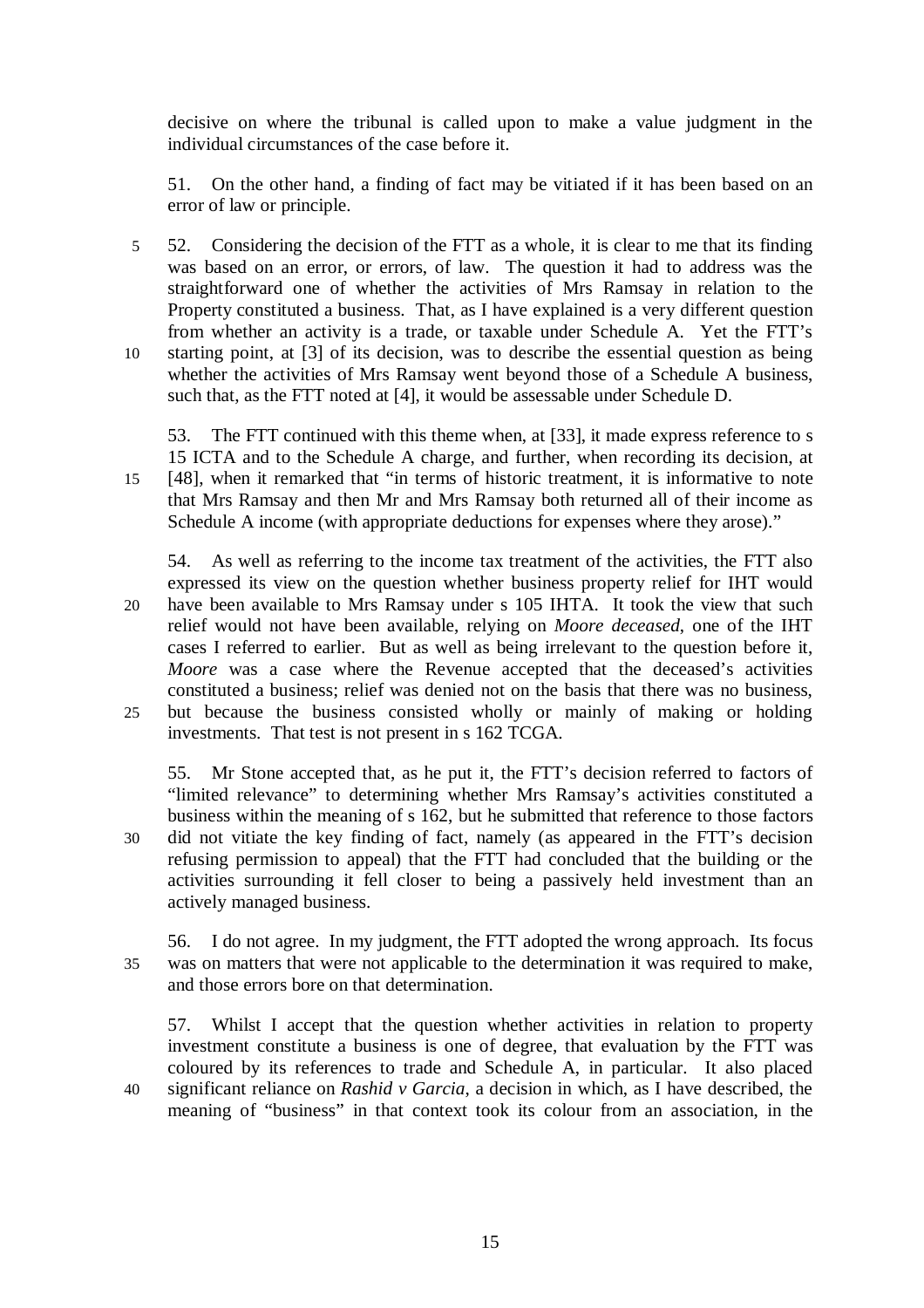statutory definition, with trades, professions and vocations. Whilst that might have been applicable to the particular statutory provision concerning national insurance at issue in that case, it is not appropriate to the analysis under s 162 TCGA.

58. Furthermore, the FTT directed itself (at [43]) that the activities which would 5 have to be found in order to establish a business were those over and above the ones that might be required or expected as incidental to the ordinary maintenance, repair and development of an investment property. It found (at [47]) that Mrs Ramsay's activities were not of a unique nature, and that, applying what it described as the principles set out in *Rashid v Garcia*, the activities were those which arise of 10 necessity in relation to a let property.

59. As I have described, reliance on *Rashid v Garcia* to this extent was, in my view, misplaced. But the FTT was wrong in any event to find that there was a qualitative test by which if the activities undertaken are ordinarily associated with management of an investment property, they are not to be regarded as referable to a business, 15 which requires something of a different or even unique nature. As I described earlier, that there is no such qualitative test appears from *American Leaf Blending*.

60. In my judgment, the FTT made a similar error when it said (at [52]) that the scale of the activities undertaken by Mrs Ramsay was simply commensurate with the size of the property and the number of occupied apartments. Whilst there can be no 20 quarrel with the FTT's finding (at [53]) that the scale of the building could not, of itself, convert the ownership of a property into a business, the FTT was wrong, in my view, to disregard the scale of the activities, simply because they could be explained by reference to the size of the Property and its lettings.

- 61. That approach, into which I consider the FTT was led by its application of a 25 qualitative test, failed properly to assess the degree of activity undertaken by Mrs Ramsay. It is the degree of activity as a whole which is material to the question whether there is a business, and not the extent of that activity when compared to the number of properties or lettings. If an individual undertaking the letting of properties increases his portfolio, and as a result increases activities of a business nature in 30 relation to his properties, those activities will not be prevented from being a business merely because the activity has only proportionally increased along with the enlargement of the portfolio, and so can be described as commensurate with the property holdings.
- 62. The FTT's reasoning in relation to the work undertaken by Mrs Ramsay in 35 relation to the proposed refurbishment and redevelopment work on the Property can likewise be subject to criticism. At [54] the FTT found that those activities were undertaken to maintain or enhance an existing investment property and to thereby enhance the available returns by increased rents and having less vacancies. No explanation is given of the significance, or otherwise, of the property being an 40 existing investment property, nor why such activity would not equally be compatible with Mrs Ramsay carrying on a business.
-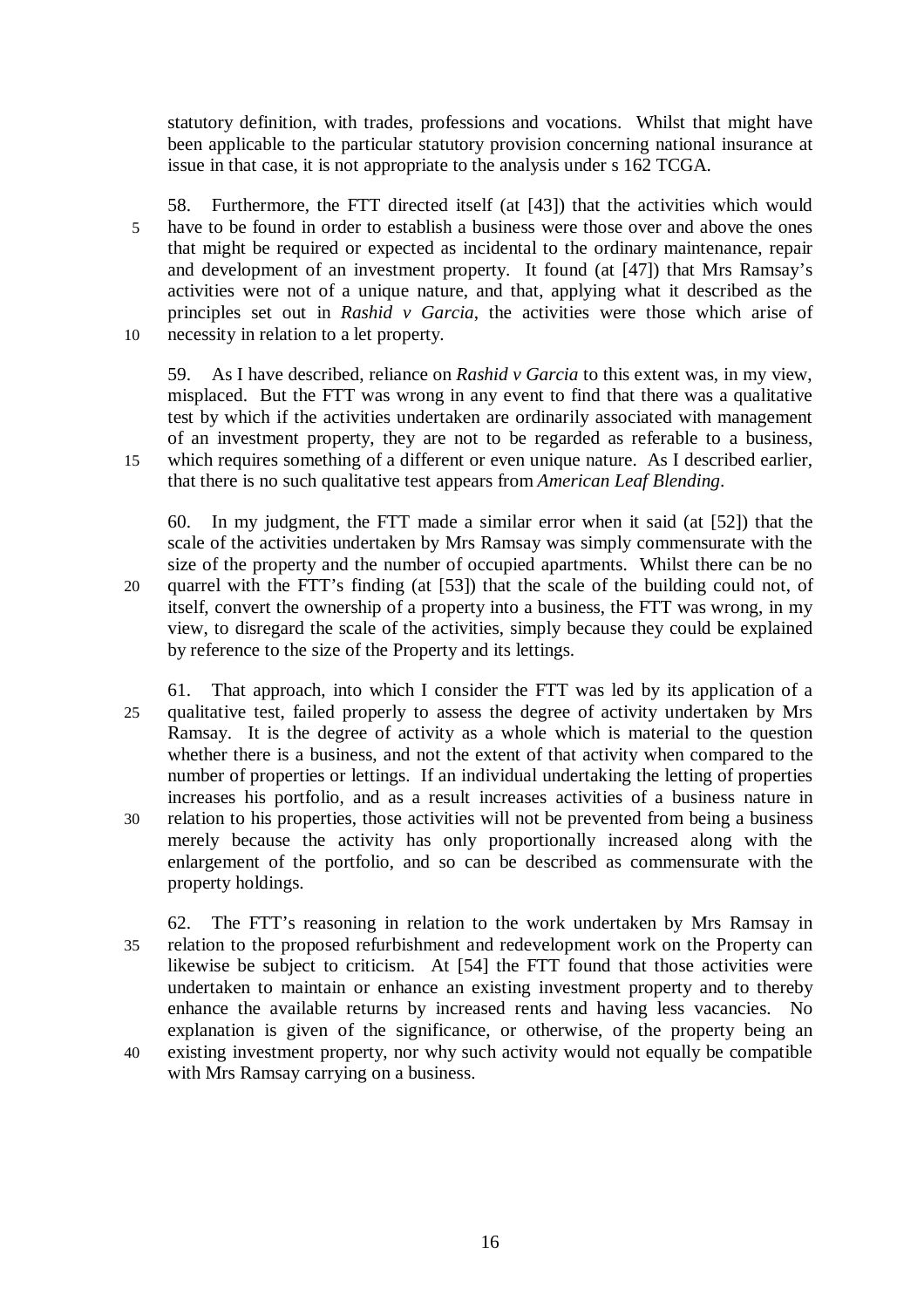63. For all these reasons, I am satisfied that the FTT made an error of law in reaching its conclusion that the activities of Mrs Ramsay did not amount to a business for the purpose of s 162 TCGA. The proper course therefore is for this appeal to be allowed and the decision of the FTT to be set aside. As this is a case where there is 5 no dispute on the facts, and all the relevant facts have been found by the FTT, there is no reason for the case to be remitted to the FTT. I propose therefore to re-make the decision of the FTT in accordance with s 12(2) TCEA.

64. As I have described it earlier, in my judgment the word "business" in the context of s 162 TCGA should be afforded a broad meaning. Regard should be had to 10 the factors referred to in *Lord Fisher*, which in my view (with the exception of the specific references to taxable supplies, which are relevant to VAT) are of general application to the question whether the circumstances describe a business. Thus, it falls to be considered whether Mrs Ramsay's activities were a "serious undertaking earnestly pursued" or a "serious occupation", whether the activity was an occupation 15 or function actively pursued with reasonable or recognisable continuity, whether the activity had a certain amount of substance in terms of turnover, whether the activity was conducted in a regular manner and on sound and recognised business principles, and whether the activities were of a kind which, subject to differences of detail, are commonly made by those who seek to profit by them.

20 65. In my judgment, taking the activities of Mrs Ramsay as a whole, I am satisfied that these tests are satisfied. Certain of the individual activities by themselves have little impact on the issue, but overall, taking account both of the day-to-day activities, and the work undertaken by Mrs Ramsay in respect of the early refurbishment and redevelopment proposals, I conclude that the activities fall within the tests described 25 in *Lord Fisher*.

66. There remains, however, the question of degree. That is relevant to the equation because of the fact that in the context of property investment and letting the same activities are equally capable of describing a passive investment and a property investment or rental business. Although resolution of that issue will be assisted by 30 consideration of the *Lord Fisher* factors, to those there must be added the degree of activity undertaken. There is nothing in the TCGA which can colour the extent of the activity which for the purpose of s 162 may be regarded as sufficient to constitute a business, and so this must be approached in the context of a broad meaning of that term.

- 35 67. Applying these principles, in this case I am satisfied that the activity undertaken in respect of the Property, again taken overall, was sufficient in nature and extent to amount to a business for the purpose of s 162 TCGA. Although each of the activities could equally well have been undertaken by someone who was a mere property investor, where the degree of activity outweighs what might normally be expected to
- 40 be carried out by a mere passive investor, even a diligent and conscientious one, that will in my judgment amount to a business. I find that was the case here.